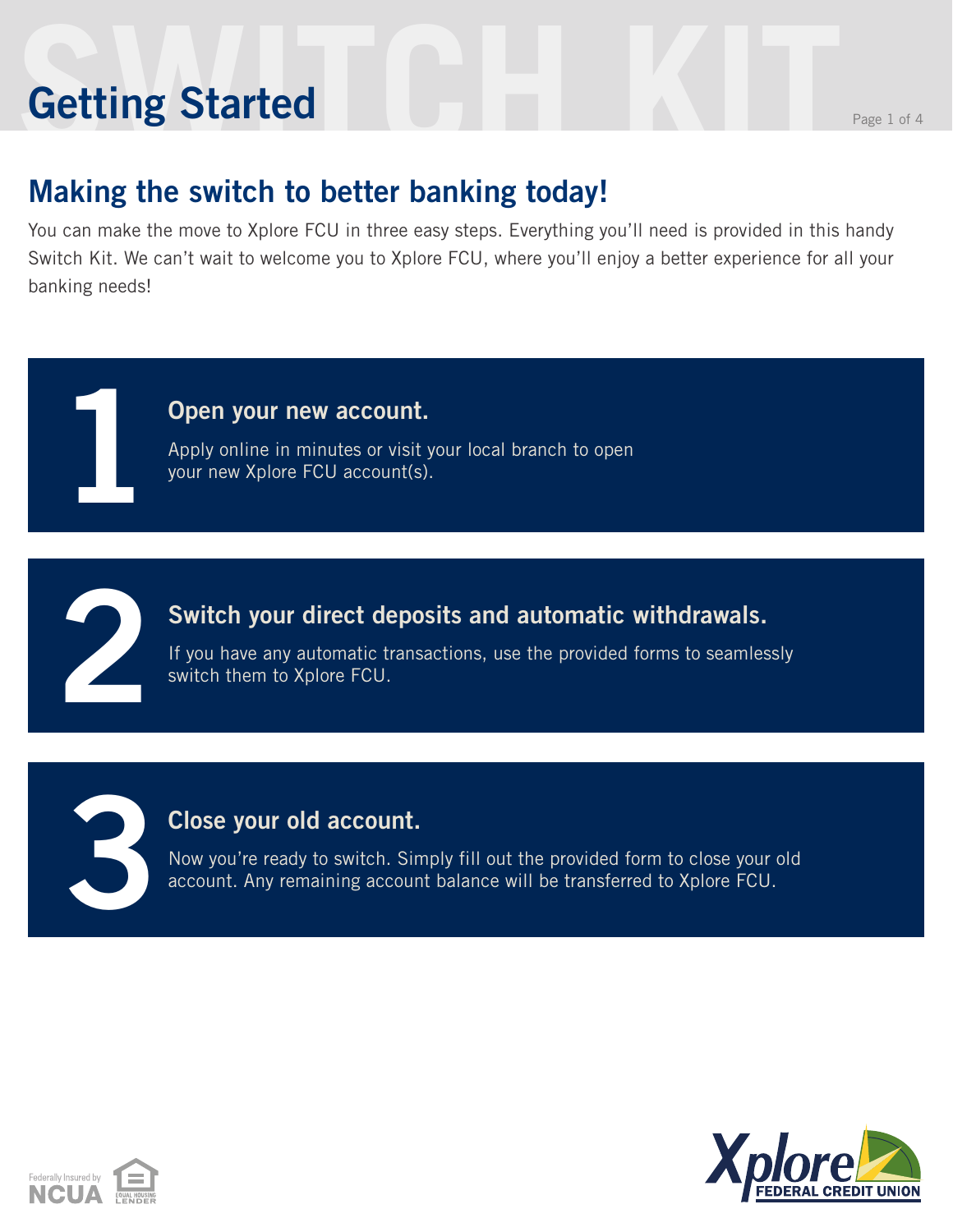### **Direct Deposit Authorization**

Federally Insured by **NCUA** 

You can use your keyboard to fill out this form online, or you can print the form and complete it by hand.

Use this form to authorize your employer, retirement and pension funds, or any other agency to deposit your payment directly into your Xplore FCU account. Use one form for each direct deposit.

| <b>Notification of Direct Deposit Authorization Change</b>                                  | <b>Direct Deposit Checklist:</b>        |                     |                                                                |
|---------------------------------------------------------------------------------------------|-----------------------------------------|---------------------|----------------------------------------------------------------|
| <b>Company or Employer:</b>                                                                 |                                         |                     | Use this list to remember all<br>your direct deposits you need |
| Address:                                                                                    |                                         |                     | to transfer. These are the most<br>common direct deposits.     |
| City, State, Zip:                                                                           |                                         |                     | Payroll                                                        |
| <b>Phone Number:</b>                                                                        |                                         |                     | Investments                                                    |
| <b>Employee ID:</b>                                                                         |                                         |                     | <b>Retirement Plans</b>                                        |
| (if applicable)                                                                             |                                         |                     | <b>Social Security</b>                                         |
| Effective immediately, please deposit the net amount of my check to my Xplore FCU           |                                         |                     |                                                                |
| account. I authorize (name of depositor)                                                    |                                         |                     |                                                                |
| to automatically deposit funds into the account below. This authorization shall remain in   |                                         |                     |                                                                |
| place until I have submitted a new authorization, or until this authorization is changed or |                                         |                     |                                                                |
| revoked by me in writing.                                                                   |                                         |                     |                                                                |
| Place an X next to your desired option.                                                     |                                         |                     |                                                                |
|                                                                                             | Net amount to Xplore FCU CHECKING       | \$                  |                                                                |
| Account #                                                                                   |                                         | Routing # 265076125 |                                                                |
|                                                                                             | <b>Net amount to Xplore FCU SAVINGS</b> | \$                  |                                                                |
| Account #                                                                                   |                                         | Routing # 265076125 |                                                                |
|                                                                                             |                                         |                     |                                                                |
| Signature:                                                                                  |                                         | Date:               |                                                                |
| Name:                                                                                       |                                         |                     |                                                                |
| Address:                                                                                    |                                         |                     |                                                                |
| City, State, Zip:                                                                           |                                         |                     |                                                                |
| <b>Phone Number:</b>                                                                        |                                         |                     |                                                                |



**FEDERAL CREDIT UNION**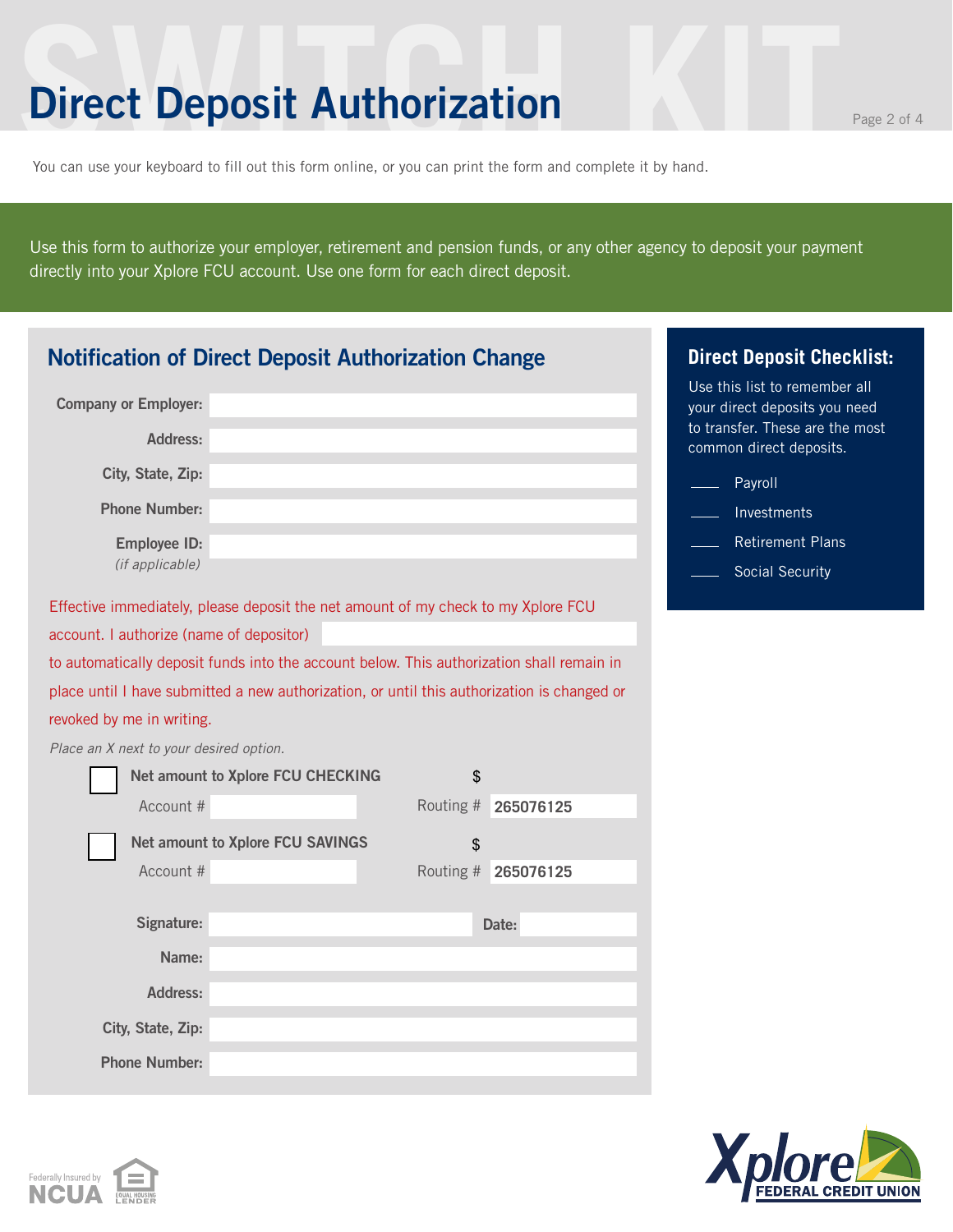### **Automatic Withdrawal Authorization**

You can use your keyboard to fill out this form online, or you can print the form and complete it by hand.

Use this form to authorize a change to any automatic payment, deductions, or withdrawals from your account. Use one form for each automatic withdrawal. Or, many companies and agencies make it easy to change your account on record online on their website.

| <b>Notification of Withdrawal Authorization Change</b>                                                                                                                                               |                                                                       | <b>Automatic Withdrawal</b><br><b>Checklist:</b> |                                                                              |  |  |
|------------------------------------------------------------------------------------------------------------------------------------------------------------------------------------------------------|-----------------------------------------------------------------------|--------------------------------------------------|------------------------------------------------------------------------------|--|--|
| Name of Company:                                                                                                                                                                                     |                                                                       |                                                  | Use this list to remember all your                                           |  |  |
| <b>Account Number:</b>                                                                                                                                                                               |                                                                       |                                                  | automatic payments you need to                                               |  |  |
| <b>Payment Amount:</b>                                                                                                                                                                               |                                                                       |                                                  | transfer. These are some of the<br>most commonly used automatic<br>payments. |  |  |
| Address:                                                                                                                                                                                             |                                                                       |                                                  | Home Mortgage                                                                |  |  |
| City, State, Zip:                                                                                                                                                                                    |                                                                       |                                                  | Auto Loans                                                                   |  |  |
| <b>Phone Number:</b>                                                                                                                                                                                 |                                                                       |                                                  | <b>Utilities</b>                                                             |  |  |
|                                                                                                                                                                                                      | Please cancel all automatic withdrawals from my old institution:      |                                                  | Insurance                                                                    |  |  |
| <b>Financial Institution:</b>                                                                                                                                                                        |                                                                       |                                                  | Cable/Internet                                                               |  |  |
|                                                                                                                                                                                                      |                                                                       |                                                  | Gym/Club Memberships                                                         |  |  |
| Account #                                                                                                                                                                                            | Bank Routing #                                                        |                                                  | <b>Credit Cards</b>                                                          |  |  |
|                                                                                                                                                                                                      | Please make all future automatic withdrawals from my new institution: |                                                  | Investments                                                                  |  |  |
| <b>Financial Institution:</b>                                                                                                                                                                        | <b>Xplore FCU</b>                                                     |                                                  | Subscriptions                                                                |  |  |
| Account #                                                                                                                                                                                            | Bank Routing #                                                        | 265076125                                        | <b>Charity Donations</b>                                                     |  |  |
| This authorization will remain in effect until I have submitted to you a new authorization, or until<br>you have been notified by me in writing that this authorization has been changed or revoked. |                                                                       |                                                  |                                                                              |  |  |
| Signature:                                                                                                                                                                                           |                                                                       | Date:                                            |                                                                              |  |  |
| Name:                                                                                                                                                                                                |                                                                       |                                                  |                                                                              |  |  |
| <b>Address:</b>                                                                                                                                                                                      |                                                                       |                                                  |                                                                              |  |  |

**Phone Number:**

**City, State, Zip:**